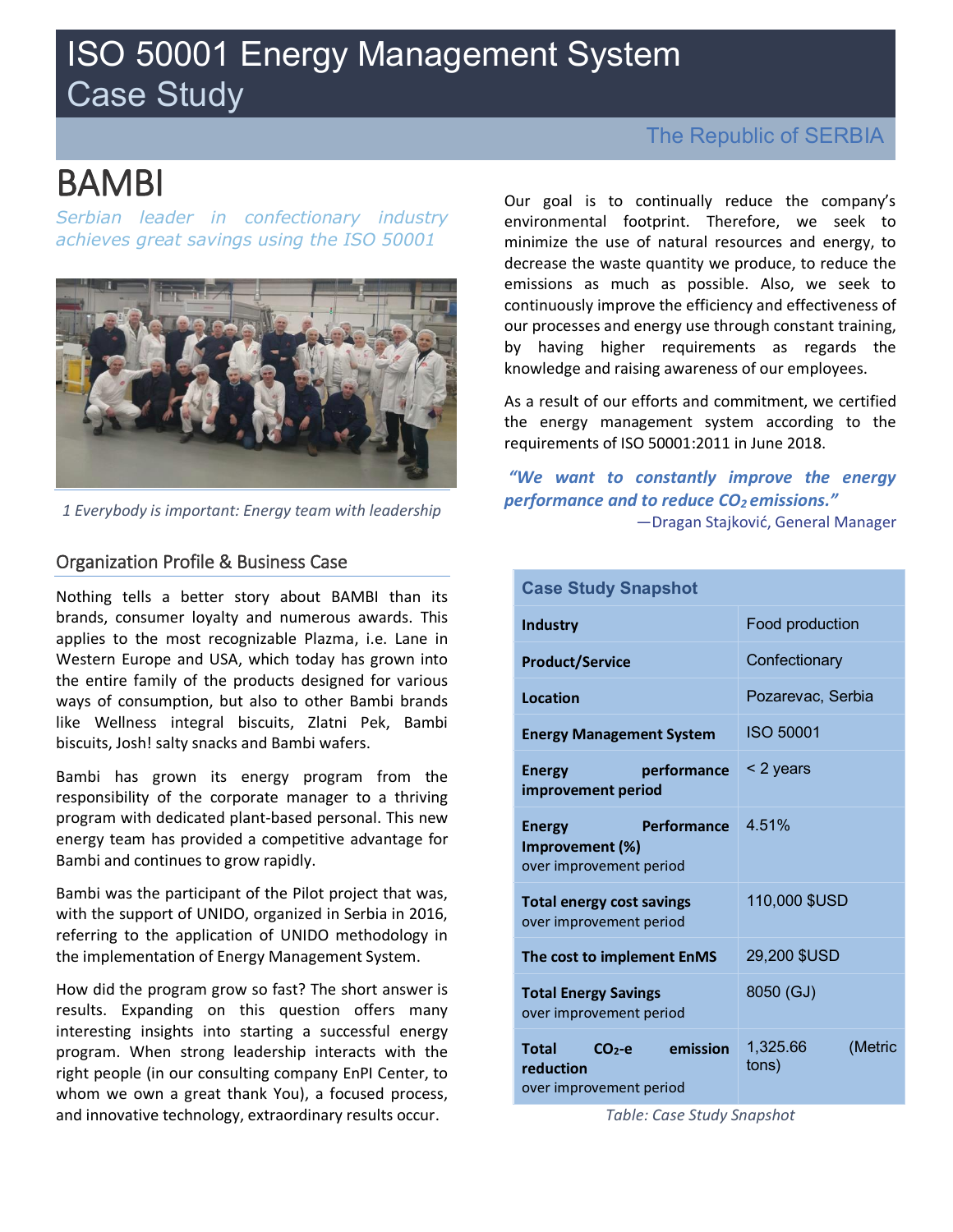## Business Benefits

Energy Management System has enabled us to address this issue structurally and systematically. Besides the reduction of energy consumption, Energy Management System helped us to increase the efficiency of our processes.

Our Energy Team Leader, Saša Milovanović, likes to joke: "For a single energy manager without plant-based engineers, pushing new energy practices on the plant is like pushing a rope uphill. Some will gain traction, but many will not". If only one person is responsible for reducing energy in tens of processes, progress will be slow.

Bambi, until recently, hired no new energy engineers. Instead, priorities for an engineer at each process were realigned. The program targeted people who excelled as drivers of change, innovators and technical leaders. In fact, most of the engineering personal had a very little insight in energy efficiency and environmental awareness. Bambi in association with EnPI Center, financed a strong training program along with the standardized tools that allowed our engineers to deliver savings quickly.

*"EnMS helped us to become more efficient, to eliminate the time we spent on discussions without any results and to focus on the main objective - how to preserve energy."* —Saša Milovanović, Energy Team Leader

Thanks to the results of the Pilot project, top management showed full commitment to Energy Management from the moment implementation started. The decision on implementation was made at the beginning of 2017. Within the period lasting less than two years from the beginning of implementation, saving (comparing to 2016 as the reference year) of 4 % annually as regards the consumption of CNG, i.e. close to 1,269.687 kWh, was achieved. Of which, in 2017, the reduction was 3.92% i.e. 630 kWh (3.92%), and in 2018 it was 640 kWh (4.04%). At the same time, this saving means the reduction of  $CO<sub>2</sub>$  emissions by approximately 280 metric tons. Finally, if we talk about money, saving is approximately 59,000 \$USD.

Regarding the electricity, saving, if compared to the consumption in 2016, is 5.28% annually, i.e. 843 kWh in total. Of which, in 2017, the reduction was 306 kWh (4.56%), and in 2018 it was 536 kWh (6.70%). Bearing in mind that coal power plants have the share of 70% in electricity production in Serbia, reduction in electricity consumption, which was achieved by us, is equivalent to a total reduction in  $CO<sub>2</sub>$  emissions by approximately 930 metric tons. This saving resulted in a financial saving of approximately 47,000 \$USD.

Reduction in heat energy consumption is the most significant if we talk about a percentage, and it is 8.98% annually. Since the heat energy is primarily used for heating of administrative premises and workshops, during 5 - 6 months a year, reduction of heat energy consumption in absolute amounts is approximately 412,000 kWh (thermal). Of which, in 2017, saving was 69.000 kWh (2.93%), and in 2018 was extremely significant 343,000 kWh (15.37%). Equivalent reduction of  $CO<sub>2</sub>$  emission is 119 metric tons. If we talk about money, saving amounts to approximately 4,000 \$USD.

At factory level, total energy saving is 4.51% comparing to that in 2016. With the reduction of thermal kWh to the third, total saving, in the absolute amount, is 2,236 MWh, i.e. 8050 GJ Reduction of  $CO<sub>2</sub>$  emission is over 1,325 metric tons, and energy cost savings are 110,000 \$USD.

Bearing in mind EnMS implementation costs, which were less than 30 thousand US dollars, we come to the fact that the implementation cost was returned through the savings in the first year.

*"Correct definition of operational parameters has helped us to understand the way the energy is used and to be able to quickly react to the variations."*

- Nataša Nikolić, Production Process Manager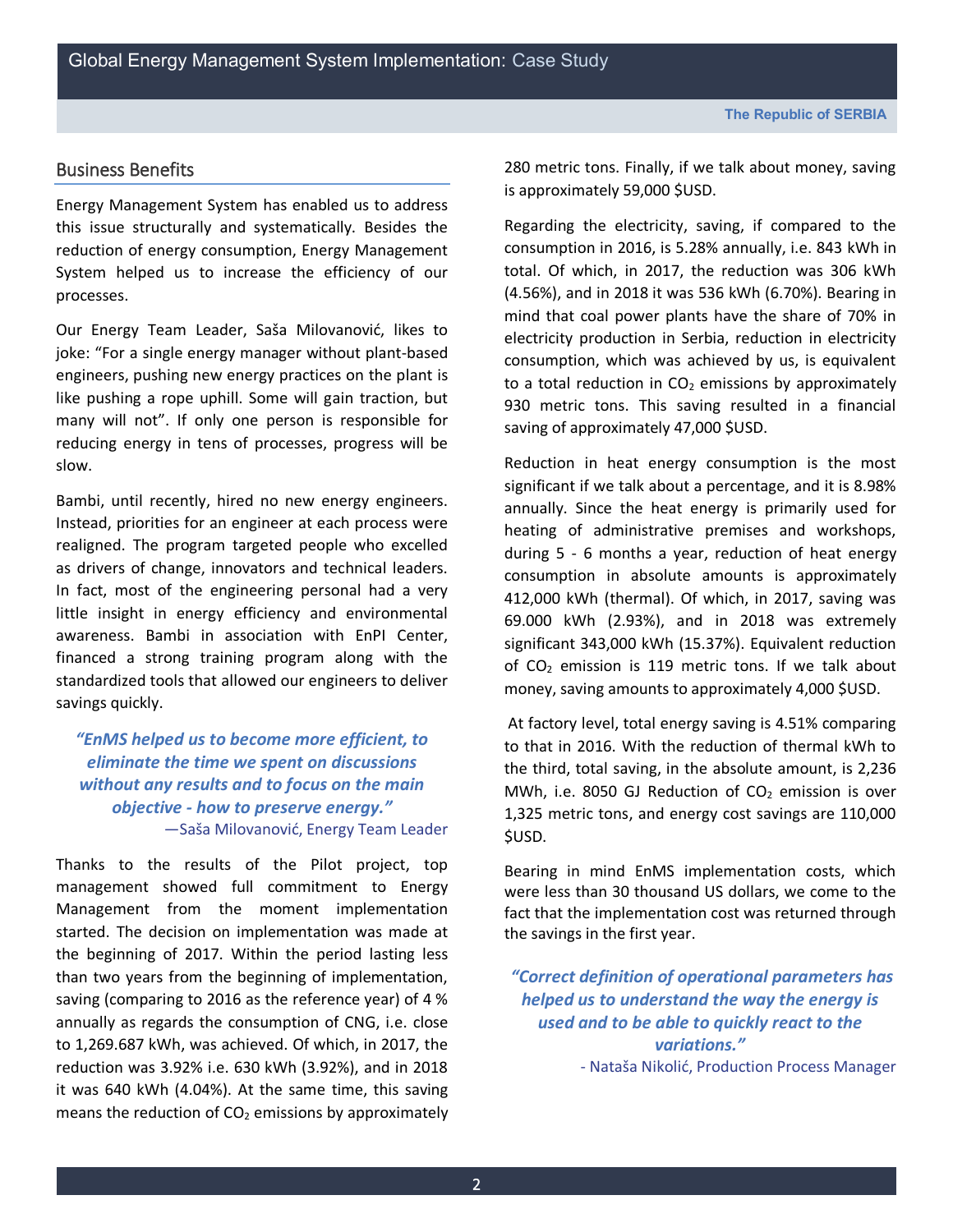

#### 2 *Cost savings in RSD*

#### **The most significant benefits from EnMS**

- $\sqrt{ }$  Bearing in mind the investment measures we implemented during previous years as regards the equipment replacement, during less than first two years of EnMS implementation, we reduced energy costs by 110,000 \$USD or 4,5% which we consider significant and which has exceeded our expectations.
- $\sqrt{ }$  Reduction of CO<sub>2</sub> emission by 1,325 tons during the same period significantly strengthens our commitment and responsibility towards climate changes;
- $\sqrt{ }$  Reduction of operational costs enables us to be competitive at the market, as regards the prices;
- $\sqrt{ }$  Thanks to the great number of opportunities and achieved saving, today we are able to achieve significant saving without any investments;
- $\sqrt{ }$  Significantly increased commitment and will for further reduction in energy consumption is noticeable in our team;
- $\sqrt{ }$  Focusing on a simple system, which is not complicated for exploitation enabled many members of our company to actively participate in all aspects of EnMS;
- $\sqrt{ }$  Knowledge acquired by application of ISO 50001 enables us to simplify other management systems in our company, too;
- $\sqrt{ }$  We know that the employees are the key element of success. Therefore Energy Management became one of the key subjects in all of our training and all procurements as regards to maintaining and operational processes;
- $\sqrt{ }$  We are ready to improve the internal energy flow measurement system and by that to enable a deeper

and detailed understanding of energy flows, and noticing inefficiencies and finding of the room for new savings;

- $\sqrt{ }$  We have developed the practice to use all inconsistencies in order to improve the essence of our system;
- $\sqrt{ }$  We publish our success in many articles and reports, both professional and financial.

#### Plan

Strong determination of top management for EnMS implementation resulted in forming the energy team and appointing its leader. All necessary support was obtained in time and necessary resources were provided. Also, energy policy defined clear directions for leading personal in the company. All of these have defined the general objectives the company aspires to. Based on this, the practical implementation of the EnMS system started.

Energy review, as the first step in EnMS implementation, helped us to overview and determine SEU (Significant Energy Use).

Three main energy resources being used in our organization, have been identified: CNG (Compressed Natural Gas), Electricity and Heat energy, obtained from the district heating system of the city of Požarevac.

CNG flow measurements inside the factory helped in treating every production line as individual SEU within the part of CNG consumption. Measurement of electricity flow inside the factory was not sufficient, so the electricity consumption was treated as a whole. The same applies to heat energy.

For every SEU it has been determined what are the drivers the energy consumption depends on, as well as who are the people who have an influence on consumption. Using the available data on energy consumption and on drivers influencing that consumption, we have started defining Base Line for each one of identified SEU.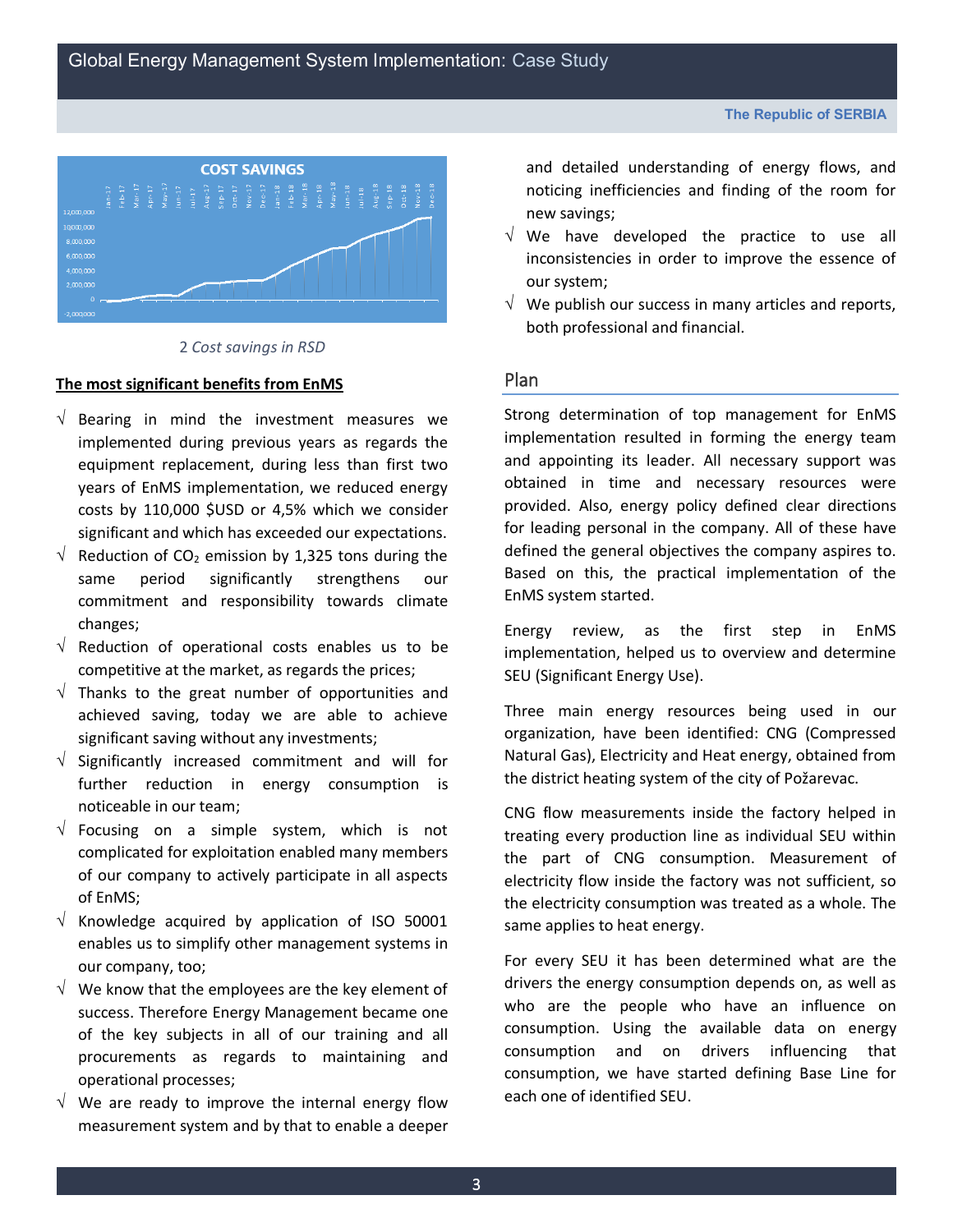

| Komprimovani prirodni gas (CNG)                                                |                              |                          |                                                   |                                     |                       |                            |         |                                   |                 |  |  |
|--------------------------------------------------------------------------------|------------------------------|--------------------------|---------------------------------------------------|-------------------------------------|-----------------------|----------------------------|---------|-----------------------------------|-----------------|--|--|
| ID                                                                             | Noziv.<br>potrošača          | Uticajni faktori         | <b>Merenie</b><br>potrošnie<br>Ne/Autom/<br>Ručno | Godišnie<br>potrošnja<br><b>kWh</b> | % ukupne<br>potrošnje | Ko utiče na<br>potrošnju   | Ciljevi | Cilina<br>potrošnja<br><b>kWh</b> | EnPI            |  |  |
| 1                                                                              | Peći linije<br>81/1          | Struktura proizvodnie    | Autom/<br>Ručno                                   | 1.509.843                           | 8.5%                  | Planiranie.<br>proizvodnja |         |                                   | CNG B1/1        |  |  |
| $\overline{2}$                                                                 | Peči linije<br>B1/2          | Struktura proizvodnje    | Autom/<br>Ručno                                   | 1.616.639                           | 9.1%                  | Planicanie.<br>proizvodnja |         |                                   | <b>CNG B1/2</b> |  |  |
| B                                                                              | Peći linije<br><b>B1/3.4</b> | Struktura proizvodnje    | Autom/<br>Ručno:                                  | 1987.594                            | 11.2%                 | Planiranie,<br>proizvodnja |         |                                   | CNG_B1/3,<br>Δ  |  |  |
| 4                                                                              | Pedi linije<br>B2/1          | Struktura proizvodnje    | Autom/<br>Ručno                                   | 2.925.521                           | 16.5%                 | Planiranje,<br>proizvodnja |         |                                   | <b>CNG B2/1</b> |  |  |
| 5                                                                              | Peći linije<br>82/2          | Struktura proizvodnje    | Autom/<br>Ručno:                                  | 1.213.967                           | 6.9%                  | Planiranie,<br>proizvodnja |         |                                   | <b>CNG B2/2</b> |  |  |
| 6                                                                              | Peći linije<br><b>B2/4</b>   | Struktura proizvodnje    | Autom/<br>Ručno                                   | 2.081.102                           | 11.8%                 | Planicanie.<br>proizvodnja |         |                                   | <b>CNG B2/4</b> |  |  |
| 7                                                                              | Peći linije<br>82/5          | Struktura proizvodnie    | Autom/<br>Ručno:                                  | 6.043.956                           | 34.2%                 | Planiranje,<br>proizvodnja |         |                                   | <b>CNG B2/5</b> |  |  |
| $\overline{a}$<br>17.378.622                                                   |                              |                          |                                                   |                                     |                       |                            |         |                                   |                 |  |  |
|                                                                                | <b>Total SEU</b>             |                          |                                                   |                                     | 98,3%                 |                            |         |                                   |                 |  |  |
| <b>Total non SEU</b>                                                           |                              |                          | 307.710                                           | 1.7%                                |                       |                            |         |                                   |                 |  |  |
| <b>Total consumption</b><br>Napomena: posmatran period 1.8.2015. do 31.7.2016. |                              |                          |                                                   | 17.686.331                          | 100,0%                |                            |         |                                   |                 |  |  |
|                                                                                |                              |                          |                                                   |                                     |                       |                            |         |                                   |                 |  |  |
|                                                                                |                              |                          |                                                   |                                     |                       |                            |         |                                   |                 |  |  |
|                                                                                | 1,7%                         |                          |                                                   |                                     |                       |                            |         |                                   |                 |  |  |
|                                                                                |                              | Total non SEU #Total SEU |                                                   | 1.7%                                |                       |                            |         |                                   |                 |  |  |
|                                                                                | 98.3%<br>98.3%               |                          |                                                   |                                     |                       |                            |         |                                   |                 |  |  |

#### 3 *Defining of SEU for CNG consumption*

Understanding the people who have an influence on energy consumption and their role in the production system enabled the developing of a detailed matrix of roles and responsibilities. Using this matrix, the roles of people and their responsibilities for the successful functioning of EnMS are spread through the entire company, all production processes and administrative departments. This matrix has enabled people to understand their roles and their part of the responsibility. Strong leadership and commitment of energy team with their leader at the front, showed that this definition of roles and responsibilities has been set properly.

Energy team and company management clearly understood that without widely spread roles and responsibilities the success would be left off. Therefore the special attention has been paid to different training of personnel being involved, in whatever way, in this great and significant work.

Energy consumption data analysis is the key step of implementation. The connection between energy and its dependence on drivers, influencing it, is analysed by the regression method. This method has enabled easier identification of operational parameters within which it is necessary to maintain the production process.

*"When it comes to implementing new measures there is no place for excuses. It is important to be passionate about finding inefficiencies and exploring innovative solutions!"*

—Saša Milovanović, Energy Team Leader

Consumption analysis depending on drivers, influencing it, by the use of regression analysis as the innovative technology, which was pointed to by ISO 50006, showed the model of energy consumption for every SEU. Model, mathematical equation, for every SEU is then compared to real consumption achieved in the reference year.



4 *Baseline - a mathematical model of energy consumption*

Models, developed in such a way, represent reliable Base Line, for foreseeing the expected consumption in the future. By this, we are able to foresee the expected consumption depending not only on production quantity but also on production structure on the production line, climate influences, duration of day and night and similar.

Energy team carried out a technical audit of all production lines and auxiliary units. Considering all aspects and routines carried out by the workers in production, by talking to the workers and observing different inconsistencies we came up to a greater number of saving opportunities. Energy saving opportunity list has been developed, and all observations and ideas for improvement have been entered into it. Some of them were simple and easily applicable, the others were demanding additional analysis to be carried out. Actions were selected from the ESO list - Energy saving opportunity list, and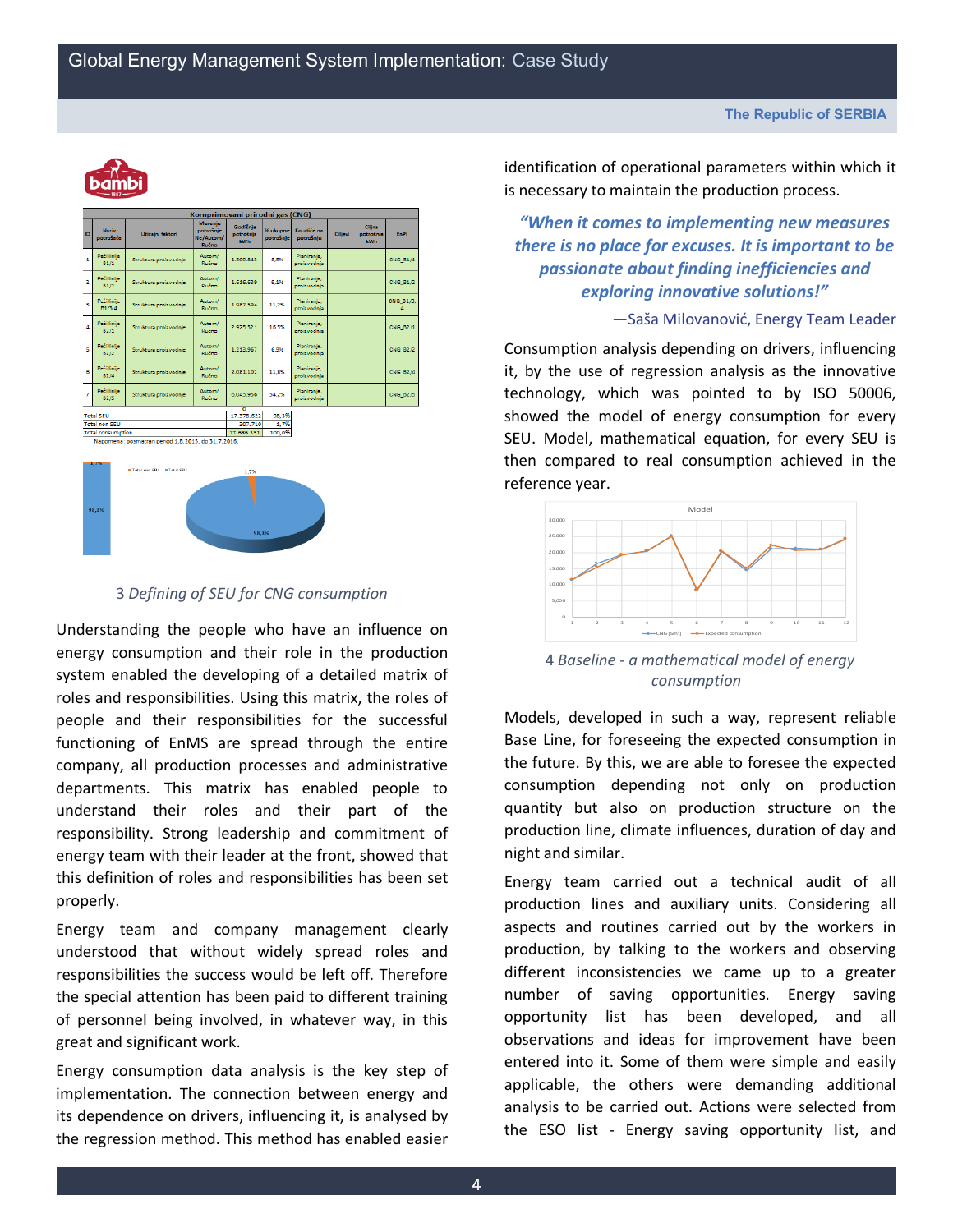according to the principle "lower investments - the greater effect", their prioritization has been carried out. Resources were provided, implementation deadlines were set, responsible persons were specified and the method of verifying the accomplished effects of actions taken was determined for each of these actions.

Plan of measurement and measuring result aggregation has been developed. Besides the existing instruments for energy flow measurement, all measurements of drivers influencing the consumption have been put in the plan. The plan includes measurements, which are to be established in the following period, which will enable deeper analyses and further development of the energy consumption model. Besides these measurements, measurements of all operational parameters identified have been foreseen, which should enable proper implementation of operational controls in production and auxiliary systems.

*"We choose to cherish nature for ourselves and for future generations - be energy efficient!"* —Marija Savić, Quality System Manager

### Do, Check, Act

Implementation of Action plan measures is checked on a regular basis and it is reviewed at the meetings of the energy team at least once a month.

After the completed implementation of every Action plan measure, verification of achieved savings is carried out in a predefined way, by measurements before and after, in a calculative way, using the regression analysis and similar.

Monitoring of Energy performance indicators (EnPI) is carried out by comparison of realised consumption and expected consumption, which is obtained by the application of energy consumption model. We have decided to use CUSUM methodology by which cumulative results are obtained.

Thanks to this methodology, we know that improvements in energy performance are possible when the CUSUM (blue) chart is below the x-axis. After each month, by entering new data, a new dot appears in the chart. If the chart shows a downward change, we know that the improvement was achieved during the previous month. Each direction of the chart mostly shows that something has happened and that EnPI for the previous month indicates inefficiency.



5 *EnPI Monitoring using CUSUM*

At the same time, the chart shows the objective (orange) for savings regarding the specified SEU. So, as long as the CUSUM chart shows the value below the objective chart, achieved savings are greater than expected.

Monitoring of the achieved results is done at the meetings of Energy team, once a month. Further development of measuring system will allow the frequency of these meetings to be reduced and result monitoring to be carried out once a week. We believe that this frequency will be ideal for our company, bearing in mind the great number of changes in the production process which is the result of the great number of different products we realize.

Analysis results of Energy performance monitoring are delivered through the reports to all interested parties, as to the management, so to the workers whose operative duties and responsibilities are to manage certain SEU.

In case of bad results, deeper analyses are carried out immediately, and if need be it is started with the resolving of inconsistencies, which result in changes in operational monitoring procedures.

Regular conduction of internal audits is also the way for verification of the achieved results, as in improving the energy performances of the company, so in improving the EnMS system itself. Internal audits are carried out